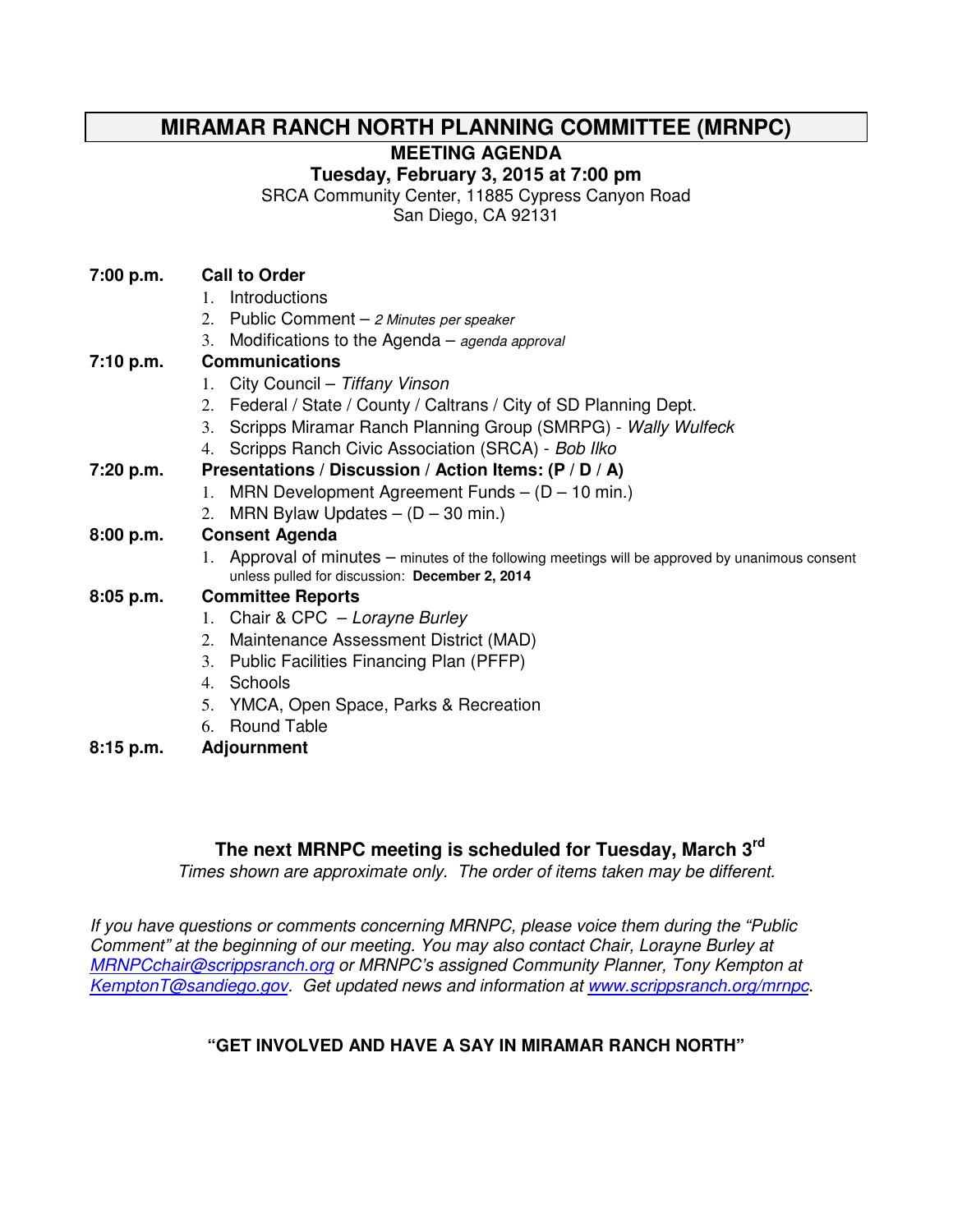## MRNPC Chair's Report for February 2015

http://www.scrippsranch.org/committees/advisory-committees/mrnpc.html

Fellow MRNPC members,

On the agenda this month we have:

### (#1) MRN Development Agreement Funds – (D item)

MRNPC heard a presentation at our September  $2^{nd}$  meeting on the City PFFP and development agreement funds. The committee continues to work to determine suitable designations for the remaining funds. Members agreed to seek cost estimates from City staff for a patio cover for the picnic table area at Butterfly Park to replace the one removed due to damage. Butterfly Park is the area that surrounds the SRCA Community Center. Still under consideration are additional benches in Butterfly Park and playground equipment options at Spring Canyon Park. Discussion will be provided to add any additional items, refinements.

## $(#2)$  MRN Bylaw Updates  $-$  (D item)

The committee is required to work with the City Planning Department to update the bylaws based on the recent City Council approval of amendments to Council Policy 600-24 and the Bylaws Shell. The amended Council Policy 600-24 document, which serves as the Standard Operating Procedures and Responsibilities of Recognized Community Planning Groups, became effective as of November 14, 2014.

Betsy McCullough, with the City Planning Department, has emailed MRNPC a draft copy of updated MRNPC bylaws with some minor changes but still MRNPC needs to review and clarify the election policies and procedures. The two files were emailed to members and are also posted online at:

https://www.scrippsranch.org/images/stories/Documents/MRNPC/1Gr-

MiramarRanchNorth.rev2adopted.June2008\_\_2-PDF.pdf

https://www.scrippsranch.org/images/stories/Documents/MRNPC/ElectionsContent.ArtVVIII.22Jan2015- PDF.pdf

Discussion time will be provided to review the updates at the Feb 2015 meeting.

Also, an ad hoc subcommittee meeting can be scheduled. Two possible dates for the bylaw review are: Monday, Feb  $16^{th}$  or Tuesday, Feb  $17^{th}$  at 6:30 or 7:00pm?

The Scripps Miramar Ranch Planning Group (SMRPG) is hosting an ad hoc subcommittee for bylaws revisions to include Rancho Encantada into SMRPG on February 5, 2015 at 5:30pm at the Scripps Ranch Library. MRNPC members are welcome to attend.

It is probable that the bylaw amendments can be approved administratively by staff and the City Attorney. MRNPC will work to prepare for a bylaw recommendation at the March 2015 meeting.

On the Consent Agenda:

1. Approval of December 2, 2014 minutes

The minutes will be circulated among the members as a PDF document prior to the meeting via email. An opportunity to request corrections will be made in the meeting. Should no such requests be made, the Chair will deem the minutes adopted by unanimous consent.

### In other matters:

### 1. MedImpact/ Sudberry / Watermark Project

The MedImpact and Watermark Projects are the land development sites, at the southeast corner of Scripps Poway Parkway/Mercy Road and I-15. Current estimate for start of construction on the MedImpact office building and parking structure construction to start is to be determined (TBD). Watermark construction is TBD.

### 2. Administration News

(a) MRNPC meets eight times during the year. The meeting schedule is: January-Dark, Feb, March, April-Dark, May, June, July-Dark, Aug, Sept, Oct-Dark, Nov, Dec.